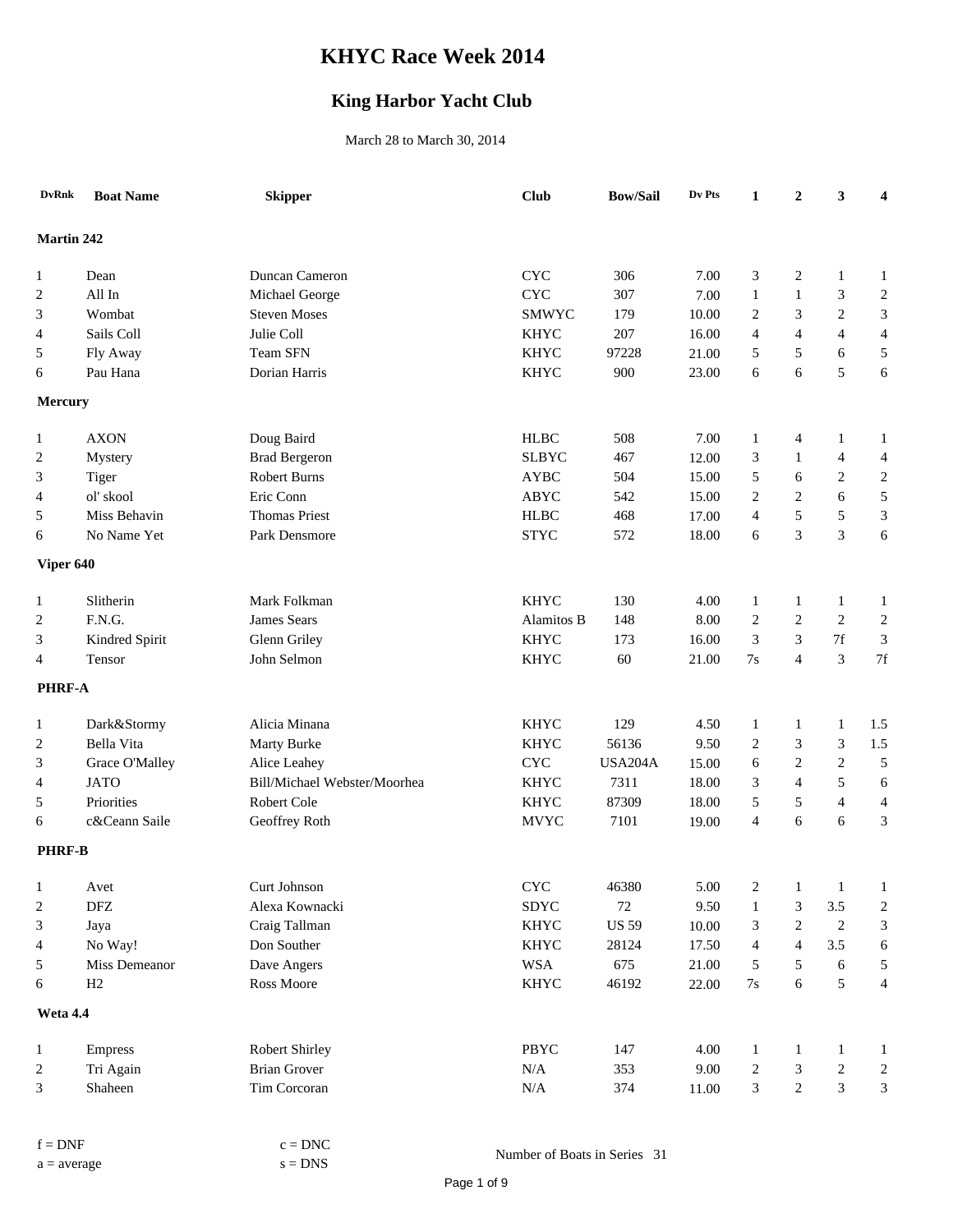#### **King Harbor Yacht Club**

Race Date: 29 Mar 201

#### PRO: Bill Stump

|                   | Div<br><b>Rank</b> | Sail No. | <b>Boat Name</b> | <b>Owner / Skipper</b> | <b>Rating</b> | Finish<br><b>Time</b> | <b>Elapsed</b><br><b>Time</b> | Corrected<br><b>Time</b> | <b>Boat Type</b> | Club                      |
|-------------------|--------------------|----------|------------------|------------------------|---------------|-----------------------|-------------------------------|--------------------------|------------------|---------------------------|
| <b>Martin 242</b> |                    |          | One Design       |                        |               |                       |                               |                          |                  |                           |
|                   |                    | 307      | All In           | Michael George         |               |                       |                               |                          | Martin242        | $\ensuremath{\text{CYC}}$ |
|                   | $\overline{2}$     | 179      | Wombat           | Steven Moses           |               |                       |                               |                          | Martin 242       | SMWYC                     |
|                   | $\mathfrak{Z}$     | 306      | Dean             | Duncan Cameron         |               |                       |                               |                          | Martin 242       | <b>CYC</b>                |
|                   | 4                  | 207      | Sails Coll       | Julie Coll             |               |                       |                               |                          | Martin 242       | <b>KHYC</b>               |
|                   | 5                  | 97228    | Fly Away         | Team SFN               |               |                       |                               |                          | Martin 242       | <b>KHYC</b>               |
|                   | $\sqrt{6}$         | 900      | Pau Hana         | Dorian Harris          |               |                       |                               |                          | Martin 242       | KHYC                      |
| <b>Mercury</b>    |                    |          | One Design       |                        |               |                       |                               |                          |                  |                           |
|                   |                    | 508      | <b>AXON</b>      | Doug Baird             |               |                       |                               |                          | Mercury 18       | ${\rm H L B C}$           |
|                   | $\sqrt{2}$         | 542      | ol' skool        | Eric Conn              |               |                       |                               |                          | Mercury 18       | ABYC                      |
|                   | 3                  | 467      | Mystery          | Brad Bergeron          |               |                       |                               |                          | Mercury18        | <b>SLBYC</b>              |
|                   | $\overline{4}$     | 468      | Miss Behavin     | Thomas Priest          |               |                       |                               |                          | Mercury 18       | ${\tt HLBC}$              |
|                   | $\sqrt{5}$         | 504      | Tiger            | Robert Burns           |               |                       |                               |                          | Mercury 18       | AYBC                      |
|                   | $6\,$              | 572      | No Name Yet      | Park Densmore          |               |                       |                               |                          | Mercury 18       | <b>STYC</b>               |
| Viper 640         |                    |          | One Design       |                        |               |                       |                               |                          |                  |                           |
|                   |                    | 130      | Slitherin        | Mark Folkman           |               |                       |                               |                          | Viper 640        | <b>KHYC</b>               |
|                   | $\sqrt{2}$         | 148      | F.N.G.           | James Sears            |               |                       |                               |                          | Viper 640        | Alamitos B                |
|                   | $\mathfrak{Z}$     | 173      | Kindred Spirit   | Glenn Griley           |               |                       |                               |                          | Viper 640        | <b>KHYC</b>               |
| ${\rm DNS}$       | $\overline{7}$     | 60       | Tensor           | John Selmon            |               |                       |                               |                          | Viper 640        | KHYC                      |
|                   |                    |          |                  |                        |               |                       |                               |                          |                  |                           |

**PHRF-A** Time on Time / Start Time 12:00:00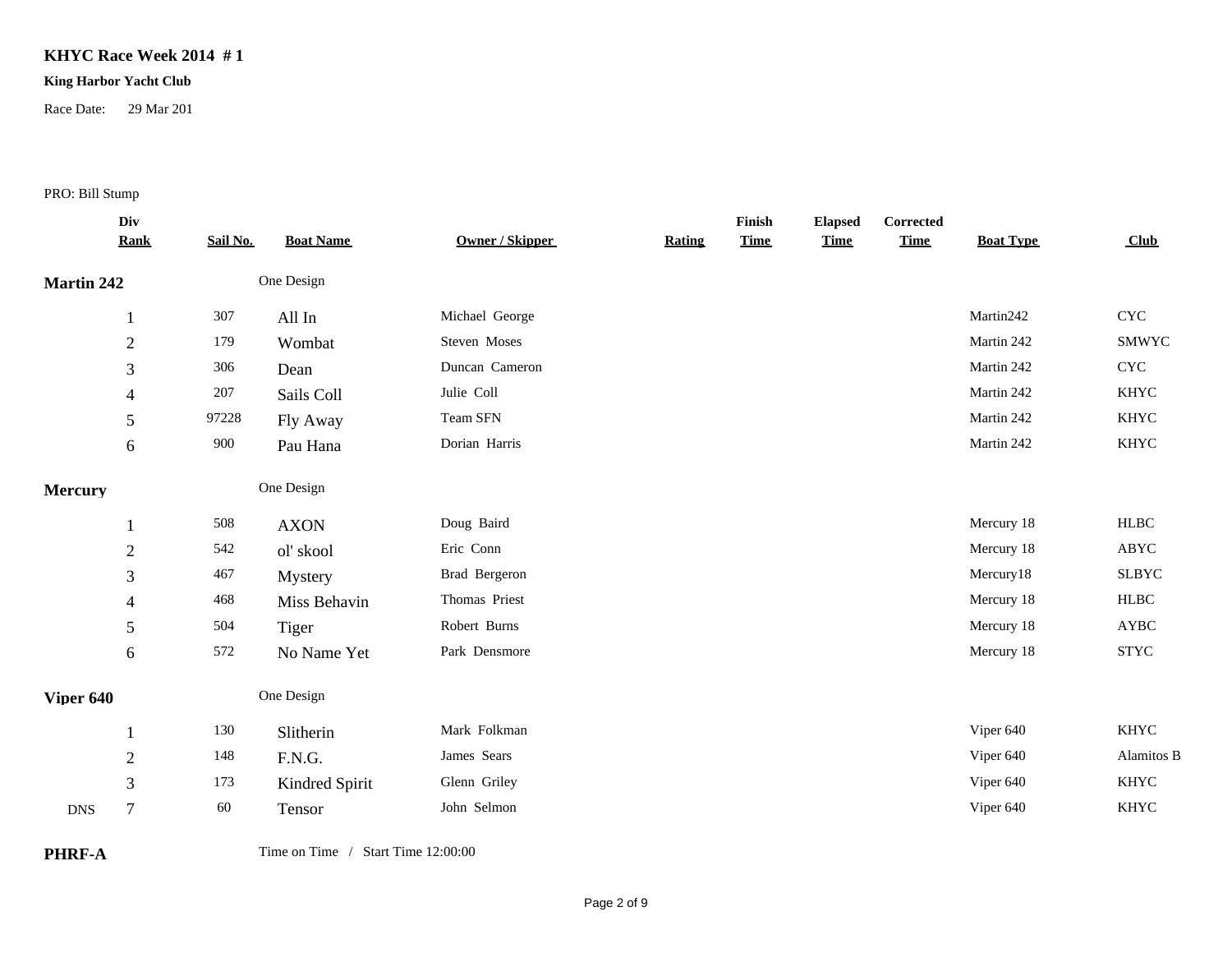|               |                | 129          | Dark&Stormy                        | Alicia Minana                | 48  | 12:38:54 | 00:38:54 | 00:37:34 | Henderson 30 | <b>KHYC</b>  |
|---------------|----------------|--------------|------------------------------------|------------------------------|-----|----------|----------|----------|--------------|--------------|
|               | $\overline{2}$ | 56136        | Bella Vita                         | Marty Burke                  | 81  | 12:40:55 | 00:40:55 | 00:37:40 | Ben. 36.7    | KHYC         |
|               | 3              | 7311         | <b>JATO</b>                        | Bill/Michael Webster/Moorhea | 42  | 12:39:01 | 00:39:01 | 00:38:01 | $J-111$      | KHYC         |
|               | 4              | 7101         | c&Ceann Saile                      | Geoffrey Roth                | 75  | 12:41:23 | 00:41:23 | 00:38:26 | C&C 101      | <b>MVYC</b>  |
|               | 5              | 87309        | Priorities                         | Robert Cole                  | 99  | 12:43:25 | 00:43:25 | 00:38:59 | sloop        | <b>KHYC</b>  |
|               | 6              | USA204A      | Grace O'Malley                     | Alice Leahey                 | 75  | 12:42:20 | 00:42:20 | 00:39:19 | J/109        | $_{\rm CYC}$ |
| <b>PHRF-B</b> |                |              | Time on Time / Start Time 12:05:00 |                              |     |          |          |          |              |              |
|               |                | 72           | <b>DFZ</b>                         | Alexa Kownacki               | 114 | 12:45:29 | 00:40:29 | 00:35:36 | J/70         | <b>SDYC</b>  |
|               | $\overline{2}$ | 46380        | Avet                               | Curt Johnson                 | 120 | 12:46:37 | 00:41:37 | 00:36:19 | J/80         | $_{\rm CYC}$ |
|               | 3              | <b>US 59</b> | Jaya                               | Craig Tallman                | 114 | 12:46:58 | 00:41:58 | 00:36:55 | J70          | KHYC         |
|               | $\overline{4}$ | 28124        | No Way!                            | Don Souther                  | 138 | 12:49:11 | 00:44:11 | 00:37:38 | $B-25$       | <b>KHYC</b>  |
|               | 5              | 675          | Miss Demeanor                      | Dave Angers                  | 120 | 12:51:36 | 00:46:36 | 00:40:39 | <b>J80</b>   | WSA          |
| <b>DNS</b>    | $\overline{7}$ | 46192        | H2                                 | Ross Moore                   | 108 |          |          |          | J 92         | KHYC         |
| Weta 4.4      |                |              | One Design                         |                              |     |          |          |          |              |              |
|               |                | 147          | <b>Empress</b>                     | Robert Shirley               |     |          |          |          | Weta 4.4     | PBYC         |
|               | $\overline{2}$ | 353          | Tri Again                          | Brian Grover                 |     |          |          |          | Weta 4.4     | N/A          |
|               | 3              | 374          | Shaheen                            | Tim Corcoran                 |     |          |          |          | Weta 4.4     | $\rm N/A$    |

Printed On: 29-Mar-2014 17:01:00 Number of boats Scored 31 Version 6.45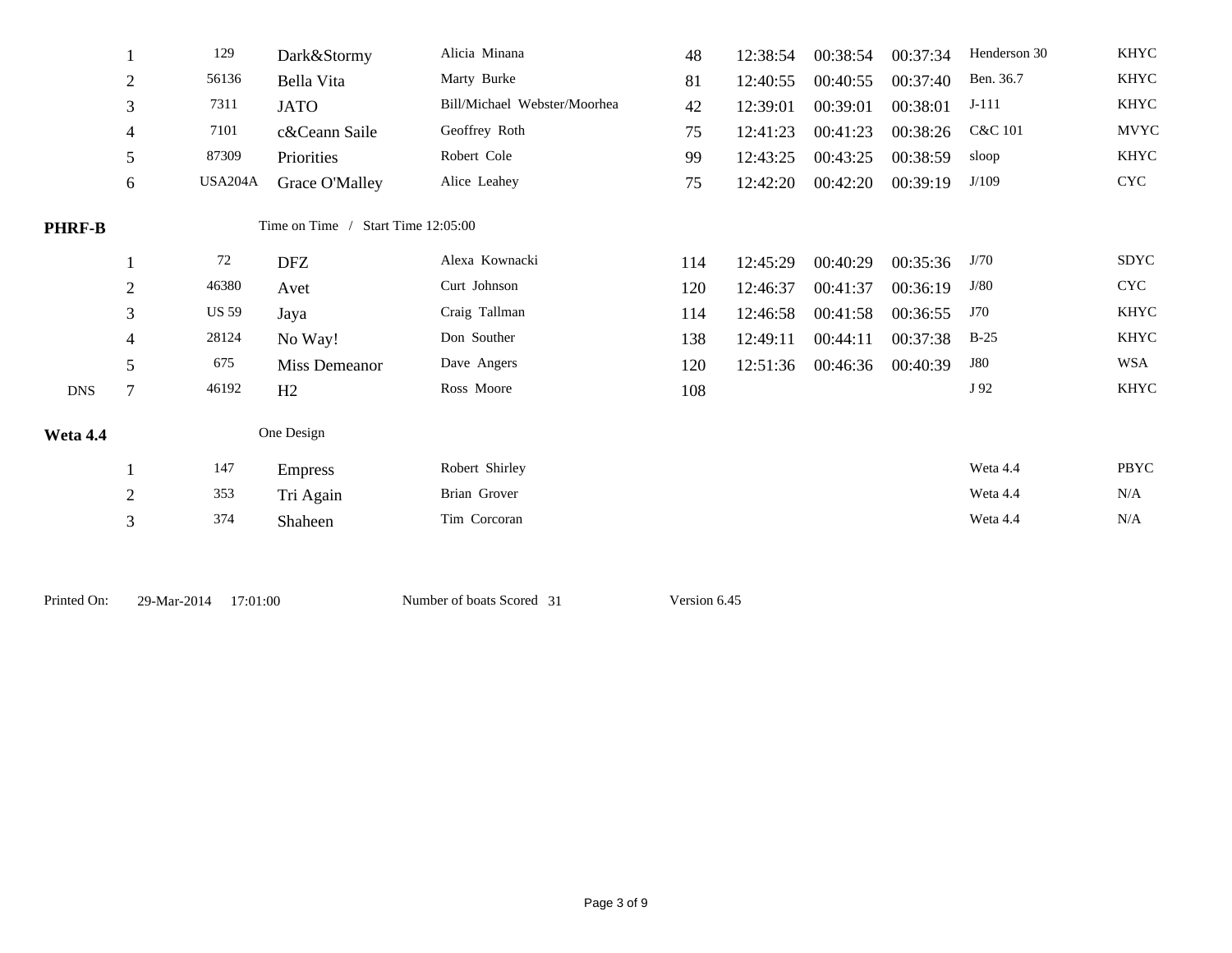#### **King Harbor Yacht Club**

Race Date: 29 Mar 201

#### PRO: Bill Stump

|                   | Div<br><b>Rank</b> | Sail No. | <b>Boat Name</b> | <b>Owner / Skipper</b> | <b>Rating</b> | Finish<br><b>Time</b> | <b>Elapsed</b><br><b>Time</b> | Corrected<br><b>Time</b> | <b>Boat Type</b> | <b>Club</b>               |
|-------------------|--------------------|----------|------------------|------------------------|---------------|-----------------------|-------------------------------|--------------------------|------------------|---------------------------|
| <b>Martin 242</b> |                    |          | One Design       |                        |               |                       |                               |                          |                  |                           |
|                   |                    | 307      | All In           | Michael George         |               |                       |                               |                          | Martin242        | $\ensuremath{\text{CYC}}$ |
|                   | $\sqrt{2}$         | 306      | Dean             | Duncan Cameron         |               |                       |                               |                          | Martin 242       | $\ensuremath{\text{CYC}}$ |
|                   | $\mathfrak{Z}$     | 179      | Wombat           | Steven Moses           |               |                       |                               |                          | Martin 242       | SMWYC                     |
|                   | $\overline{4}$     | $207\,$  | Sails Coll       | Julie Coll             |               |                       |                               |                          | Martin 242       | <b>KHYC</b>               |
|                   | 5                  | 97228    | Fly Away         | Team SFN               |               |                       |                               |                          | Martin 242       | <b>KHYC</b>               |
|                   | $6\,$              | 900      | Pau Hana         | Dorian Harris          |               |                       |                               |                          | Martin 242       | KHYC                      |
| <b>Mercury</b>    |                    |          | One Design       |                        |               |                       |                               |                          |                  |                           |
|                   |                    | 467      | Mystery          | Brad Bergeron          |               |                       |                               |                          | Mercury18        | <b>SLBYC</b>              |
|                   | $\sqrt{2}$         | 542      | ol' skool        | Eric Conn              |               |                       |                               |                          | Mercury 18       | ABYC                      |
|                   | $\mathfrak{Z}$     | 572      | No Name Yet      | Park Densmore          |               |                       |                               |                          | Mercury 18       | <b>STYC</b>               |
|                   | $\overline{4}$     | 508      | $\bold{AXON}$    | Doug Baird             |               |                       |                               |                          | Mercury 18       | ${\rm H L B C}$           |
|                   | $\sqrt{5}$         | 468      | Miss Behavin     | Thomas Priest          |               |                       |                               |                          | Mercury 18       | ${\rm H L B C}$           |
|                   | $\sqrt{6}$         | 504      | Tiger            | Robert Burns           |               |                       |                               |                          | Mercury 18       | ${\rm AYBC}$              |
| Viper 640         |                    |          | One Design       |                        |               |                       |                               |                          |                  |                           |
|                   |                    | 130      | Slitherin        | Mark Folkman           |               |                       |                               |                          | Viper 640        | <b>KHYC</b>               |
|                   | $\sqrt{2}$         | 148      | F.N.G.           | James Sears            |               |                       |                               |                          | Viper 640        | Alamitos B                |
|                   | $\mathfrak{Z}$     | 173      | Kindred Spirit   | Glenn Griley           |               |                       |                               |                          | Viper 640        | <b>KHYC</b>               |
|                   | $\overline{4}$     | $60\,$   | Tensor           | John Selmon            |               |                       |                               |                          | Viper 640        | KHYC                      |
|                   |                    |          |                  |                        |               |                       |                               |                          |                  |                           |

**PHRF-A** Time on Time / Start Time 12:55:00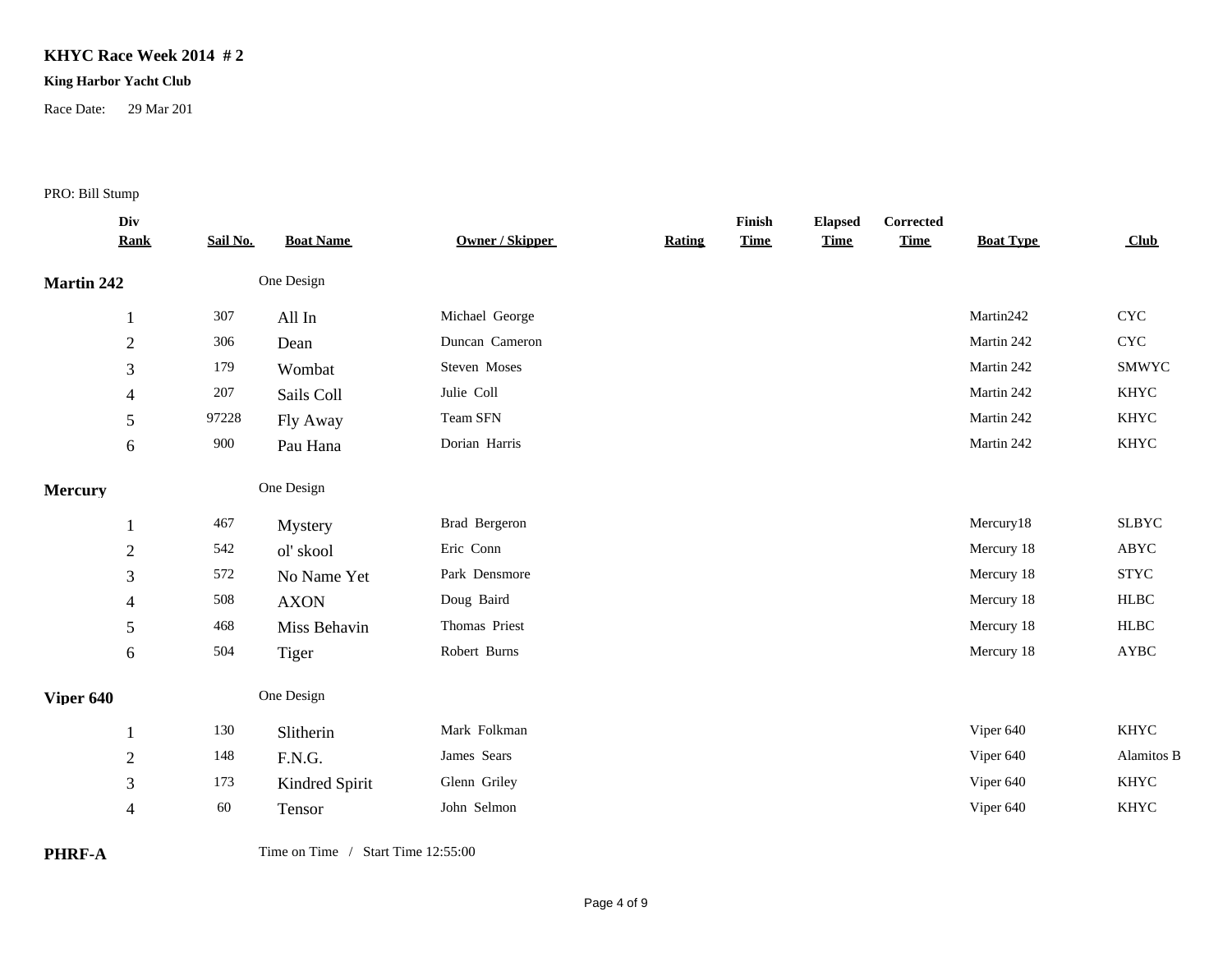|               |                | 129                        | Dark&Stormy                        | Alicia Minana                 | 48           | 13:30:07 | 00:35:07 | 00:33:55 | Henderson 30 | <b>KHYC</b>  |
|---------------|----------------|----------------------------|------------------------------------|-------------------------------|--------------|----------|----------|----------|--------------|--------------|
|               | $\overline{2}$ | <b>USA204A</b>             | Grace O'Malley                     | Alice Leahey                  | 75           | 13:32:10 | 00:37:10 | 00:34:31 | J/109        | $_{\rm CYC}$ |
|               | 3              | 56136                      | Bella Vita                         | Marty Burke                   | 81           | 13:32:45 | 00:37:45 | 00:34:45 | Ben. 36.7    | <b>KHYC</b>  |
|               | 4              | 7311                       | <b>JATO</b>                        | Bill/Michael Webster/Moorhea  | 42           | 13:30:48 | 00:35:48 | 00:34:53 | $J-111$      | <b>KHYC</b>  |
|               | 5              | 87309                      | Priorities                         | Robert Cole                   | 99           | 13:34:28 | 00:39:28 | 00:35:26 | sloop        | <b>KHYC</b>  |
|               | $6\,$          | 7101                       | c&Ceann Saile                      | Geoffrey Roth                 | 75           | 13:33:49 | 00:38:49 | 00:36:03 | C&C 101      | <b>MVYC</b>  |
| <b>PHRF-B</b> |                |                            | Time on Time / Start Time 13:05:00 |                               |              |          |          |          |              |              |
|               |                | 46380                      | Avet                               | Curt Johnson                  | 120          | 13:42:20 | 00:37:20 | 00:32:34 | J/80         | <b>CYC</b>   |
|               | 2              | <b>US 59</b>               | Jaya                               | Craig Tallman                 | 114          | 13:44:16 | 00:39:16 | 00:34:32 | J70          | <b>KHYC</b>  |
|               | 3              | 72                         | <b>DFZ</b>                         | Alexa Kownacki                | 114          | 13:44:24 | 00:39:24 | 00:34:39 | J/70         | SDYC         |
|               | 4              | 28124                      | No Way!                            | Don Souther                   | 138          | 13:46:33 | 00:41:33 | 00:35:24 | $B-25$       | <b>KHYC</b>  |
|               | 5              | 675                        | Miss Demeanor                      | Dave Angers                   | 120          | 13:46:50 | 00:41:50 | 00:36:30 | <b>J80</b>   | <b>WSA</b>   |
|               | 6              | 46192                      | H2                                 | Ross Moore                    | 108          | 13:46:32 | 00:41:32 | 00:36:50 | J 92         | <b>KHYC</b>  |
| Weta 4.4      |                |                            | One Design                         |                               |              |          |          |          |              |              |
|               |                | 147                        | <b>Empress</b>                     | Robert Shirley                |              |          |          |          | Weta 4.4     | <b>PBYC</b>  |
|               | $\overline{c}$ | 374                        | Shaheen                            | Tim Corcoran                  |              |          |          |          | Weta 4.4     | $\rm N/A$    |
|               | 3              | 353                        | Tri Again                          | Brian Grover                  |              |          |          |          | Weta 4.4     | N/A          |
|               |                | <b>Questions?</b> Contact: |                                    | Dick Reinhardt (310) 376-2459 |              |          |          |          |              |              |
| Printed On:   | 29-Mar-2014    | 16:57:52                   |                                    | Number of boats Scored 31     | Version 6.45 |          |          |          |              |              |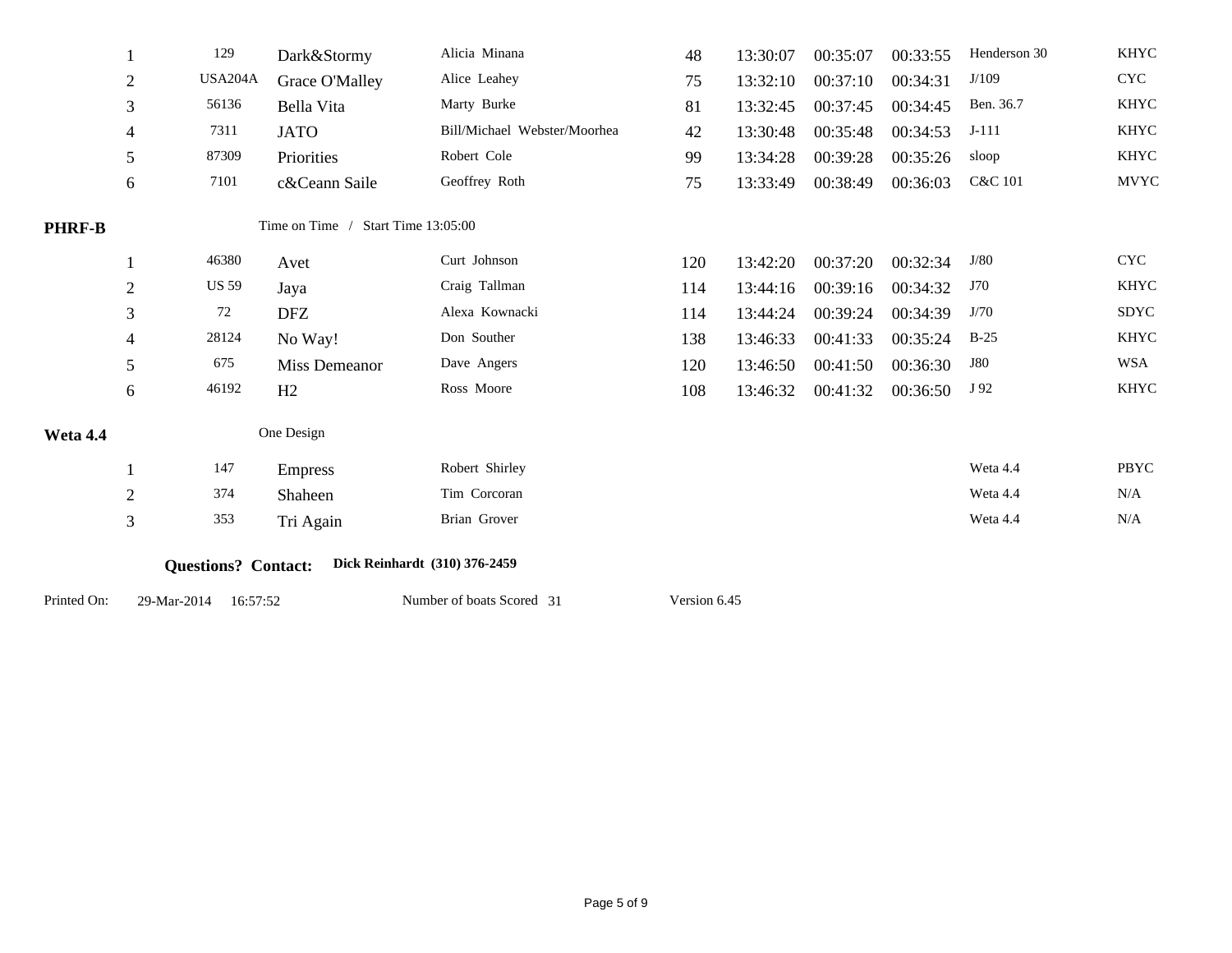#### **King Harbor Yacht Club**

Race Date: 29 Mar 201

#### PRO: Bill Stump

|                   | Div<br>Rank    | Sail No. | <b>Boat Name</b>                   | Owner / Skipper | <b>Rating</b> | Finish<br><b>Time</b> | <b>Elapsed</b><br><b>Time</b> | Corrected<br><b>Time</b> | <b>Boat Type</b> | Club                             |
|-------------------|----------------|----------|------------------------------------|-----------------|---------------|-----------------------|-------------------------------|--------------------------|------------------|----------------------------------|
| <b>Martin 242</b> |                |          | One Design                         |                 |               |                       |                               |                          |                  |                                  |
|                   |                | 306      | Dean                               | Duncan Cameron  |               |                       |                               |                          | Martin 242       | $\ensuremath{\text{CYC}}$        |
|                   | $\sqrt{2}$     | 179      | Wombat                             | Steven Moses    |               |                       |                               |                          | Martin 242       | SMWYC                            |
|                   | $\mathfrak{Z}$ | 307      | All In                             | Michael George  |               |                       |                               |                          | Martin242        | $\ensuremath{\text{CYC}}$        |
|                   | $\overline{4}$ | 207      | Sails Coll                         | Julie Coll      |               |                       |                               |                          | Martin 242       | <b>KHYC</b>                      |
|                   | $\sqrt{5}$     | 900      | Pau Hana                           | Dorian Harris   |               |                       |                               |                          | Martin 242       | KHYC                             |
|                   | $\sqrt{6}$     | 97228    | Fly Away                           | Team SFN        |               |                       |                               |                          | Martin 242       | <b>KHYC</b>                      |
| <b>Mercury</b>    |                |          | One Design                         |                 |               |                       |                               |                          |                  |                                  |
|                   | $\mathbf{1}$   | 508      | <b>AXON</b>                        | Doug Baird      |               |                       |                               |                          | Mercury 18       | ${\tt HLBC}$                     |
|                   | $\sqrt{2}$     | 504      | Tiger                              | Robert Burns    |               |                       |                               |                          | Mercury 18       | ${\rm AYBC}$                     |
|                   | $\mathfrak{Z}$ | 572      | No Name Yet                        | Park Densmore   |               |                       |                               |                          | Mercury 18       | ${\hbox{\footnotesize\rm STYC}}$ |
|                   | $\overline{4}$ | 467      | Mystery                            | Brad Bergeron   |               |                       |                               |                          | Mercury18        | <b>SLBYC</b>                     |
|                   | $\sqrt{5}$     | 468      | Miss Behavin                       | Thomas Priest   |               |                       |                               |                          | Mercury 18       | ${\tt HLBC}$                     |
|                   | $\sqrt{6}$     | 542      | ol' skool                          | Eric Conn       |               |                       |                               |                          | Mercury 18       | ABYC                             |
| Viper 640         |                |          | One Design                         |                 |               |                       |                               |                          |                  |                                  |
|                   |                | 130      | Slitherin                          | Mark Folkman    |               |                       |                               |                          | Viper 640        | KHYC                             |
|                   | $\sqrt{2}$     | 148      | F.N.G.                             | James Sears     |               |                       |                               |                          | Viper 640        | Alamitos B                       |
|                   | 3              | 60       | Tensor                             | John Selmon     |               |                       |                               |                          | Viper 640        | KHYC                             |
| $\mathbf{DNF}$    | $\overline{7}$ | 173      | Kindred Spirit                     | Glenn Griley    |               |                       |                               |                          | Viper 640        | KHYC                             |
| PHRF-A            |                |          | Time on Time / Start Time 13:45:00 |                 |               |                       |                               |                          |                  |                                  |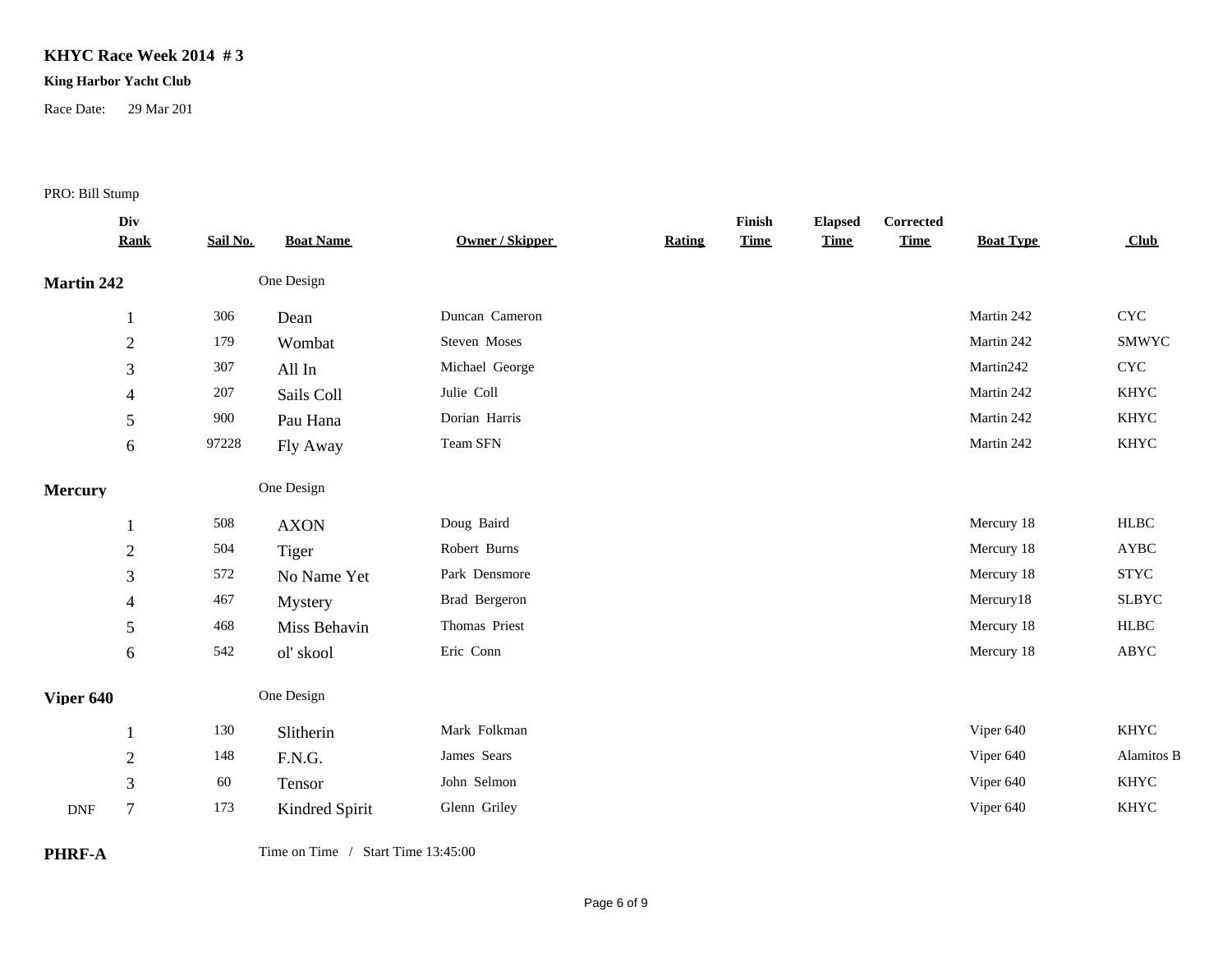|               |                | 129                        | Dark&Stormy                        | Alicia Minana                 | 48           | 14:24:19 | 00:39:19 | 00:37:58 | Henderson 30 | <b>KHYC</b>  |
|---------------|----------------|----------------------------|------------------------------------|-------------------------------|--------------|----------|----------|----------|--------------|--------------|
|               | $\overline{2}$ | <b>USA204A</b>             | Grace O'Malley                     | Alice Leahey                  | 75           | 14:25:59 | 00:40:59 | 00:38:03 | J/109        | $_{\rm CYC}$ |
|               | 3              | 56136                      | Bella Vita                         | Marty Burke                   | 81           | 14:26:33 | 00:41:33 | 00:38:15 | Ben. 36.7    | <b>KHYC</b>  |
|               | $\overline{4}$ | 87309                      | Priorities                         | Robert Cole                   | 99           | 14:28:23 | 00:43:23 | 00:38:57 | sloop        | <b>KHYC</b>  |
|               | 5              | 7311                       | <b>JATO</b>                        | Bill/Michael Webster/Moorhea  | 42           | 14:25:21 | 00:40:21 | 00:39:19 | $J-111$      | <b>KHYC</b>  |
|               | 6              | 7101                       | c&Ceann Saile                      | Geoffrey Roth                 | 75           | 14:28:26 | 00:43:26 | 00:40:20 | C&C 101      | <b>MVYC</b>  |
| <b>PHRF-B</b> |                |                            | Time on Time / Start Time 14:00:00 |                               |              |          |          |          |              |              |
|               |                | 46380                      | Avet                               | Curt Johnson                  | 120          | 14:30:24 | 00:30:24 | 00:26:31 | J/80         | <b>CYC</b>   |
|               | 2              | <b>US 59</b>               | Jaya                               | Craig Tallman                 | 114          | 14:31:49 | 00:31:49 | 00:27:59 | J70          | <b>KHYC</b>  |
|               | 3.5            | 72                         | <b>DFZ</b>                         | Alexa Kownacki                | 114          | 14:32:22 | 00:32:22 | 00:28:28 | J/70         | SDYC         |
|               | 3.5            | 28124                      | No Way!                            | Don Souther                   | 138          | 14:33:25 | 00:33:25 | 00:28:28 | $B-25$       | <b>KHYC</b>  |
|               | 5              | 46192                      | H2                                 | Ross Moore                    | 108          | 14:32:37 | 00:32:37 | 00:28:55 | J 92         | <b>KHYC</b>  |
|               | 6              | 675                        | Miss Demeanor                      | Dave Angers                   | 120          | 14:34:56 | 00:34:56 | 00:30:29 | <b>J80</b>   | <b>WSA</b>   |
| Weta 4.4      |                |                            | One Design                         |                               |              |          |          |          |              |              |
|               |                | 147                        | Empress                            | Robert Shirley                |              |          |          |          | Weta 4.4     | PBYC         |
|               | $\mathbf{2}$   | 353                        | Tri Again                          | Brian Grover                  |              |          |          |          | Weta 4.4     | $\rm N/A$    |
|               | $\mathfrak{Z}$ | 374                        | Shaheen                            | Tim Corcoran                  |              |          |          |          | Weta 4.4     | N/A          |
|               |                | <b>Questions?</b> Contact: |                                    | Dick Reinhardt (310) 376-2459 |              |          |          |          |              |              |
| Printed On:   | 29-Mar-2014    | 16:53:59                   |                                    | Number of boats Scored 31     | Version 6.45 |          |          |          |              |              |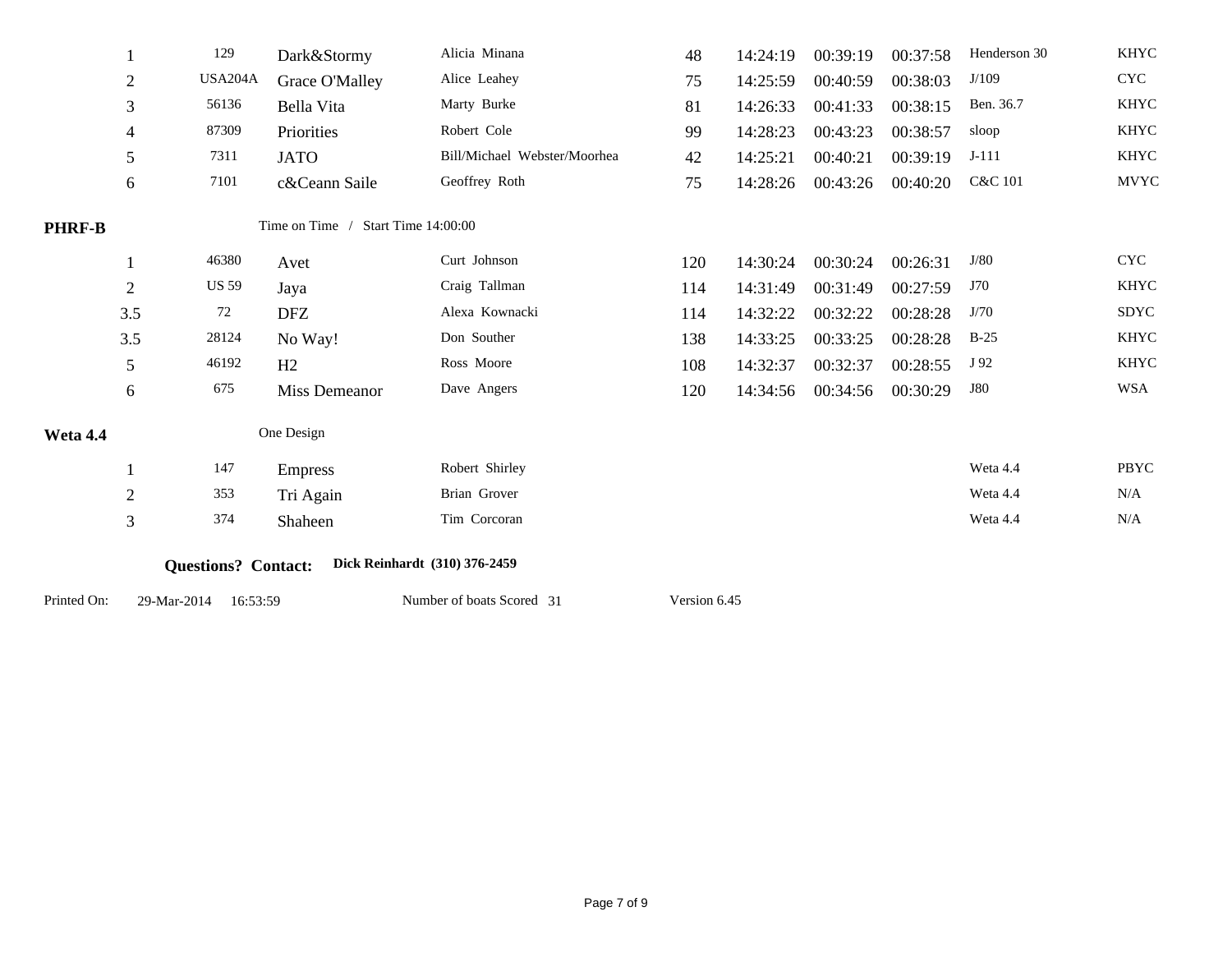#### **King Harbor Yacht Club**

Race Date: 29 Mar 201

#### PRO: Bill Stump

|                   | Div<br>Rank    | Sail No. | <b>Boat Name</b> | Owner / Skipper | Rating | Finish<br><b>Time</b> | <b>Elapsed</b><br><b>Time</b> | Corrected<br><b>Time</b> | <b>Boat Type</b> | <b>Club</b>                      |
|-------------------|----------------|----------|------------------|-----------------|--------|-----------------------|-------------------------------|--------------------------|------------------|----------------------------------|
| <b>Martin 242</b> |                |          | One Design       |                 |        |                       |                               |                          |                  |                                  |
|                   |                | 306      | Dean             | Duncan Cameron  |        |                       |                               |                          | Martin 242       | $\ensuremath{\text{CYC}}$        |
|                   | $\sqrt{2}$     | 307      | All In           | Michael George  |        |                       |                               |                          | Martin242        | <b>CYC</b>                       |
|                   | $\mathfrak{Z}$ | 179      | Wombat           | Steven Moses    |        |                       |                               |                          | Martin 242       | SMWYC                            |
|                   | $\overline{4}$ | 207      | Sails Coll       | Julie Coll      |        |                       |                               |                          | Martin 242       | <b>KHYC</b>                      |
|                   | $\mathfrak s$  | 97228    | Fly Away         | Team SFN        |        |                       |                               |                          | Martin 242       | <b>KHYC</b>                      |
|                   | $\sqrt{6}$     | 900      | Pau Hana         | Dorian Harris   |        |                       |                               |                          | Martin 242       | <b>KHYC</b>                      |
| <b>Mercury</b>    |                |          | One Design       |                 |        |                       |                               |                          |                  |                                  |
|                   |                | 508      | <b>AXON</b>      | Doug Baird      |        |                       |                               |                          | Mercury 18       | ${\tt HLBC}$                     |
|                   | $\sqrt{2}$     | 504      | Tiger            | Robert Burns    |        |                       |                               |                          | Mercury 18       | ${\rm AYBC}$                     |
|                   | 3              | 468      | Miss Behavin     | Thomas Priest   |        |                       |                               |                          | Mercury 18       | ${\rm H L BC}$                   |
|                   | $\overline{4}$ | 467      | Mystery          | Brad Bergeron   |        |                       |                               |                          | Mercury18        | <b>SLBYC</b>                     |
|                   | 5              | 542      | ol' skool        | Eric Conn       |        |                       |                               |                          | Mercury 18       | ABYC                             |
|                   | $6\,$          | 572      | No Name Yet      | Park Densmore   |        |                       |                               |                          | Mercury 18       | ${\hbox{\footnotesize\rm STYC}}$ |
| Viper 640         |                |          | One Design       |                 |        |                       |                               |                          |                  |                                  |
|                   | -1             | 130      | Slitherin        | Mark Folkman    |        |                       |                               |                          | Viper 640        | KHYC                             |
|                   | $\sqrt{2}$     | 148      | F.N.G.           | James Sears     |        |                       |                               |                          | Viper 640        | Alamitos B                       |
|                   | $\mathfrak{Z}$ | 173      | Kindred Spirit   | Glenn Griley    |        |                       |                               |                          | Viper 640        | <b>KHYC</b>                      |
| $\mathbf{DNF}$    | $\overline{7}$ | 60       | Tensor           | John Selmon     |        |                       |                               |                          | Viper 640        | <b>KHYC</b>                      |
|                   |                |          |                  |                 |        |                       |                               |                          |                  |                                  |

**PHRF-A** Time on Time / Start Time 14:45:00